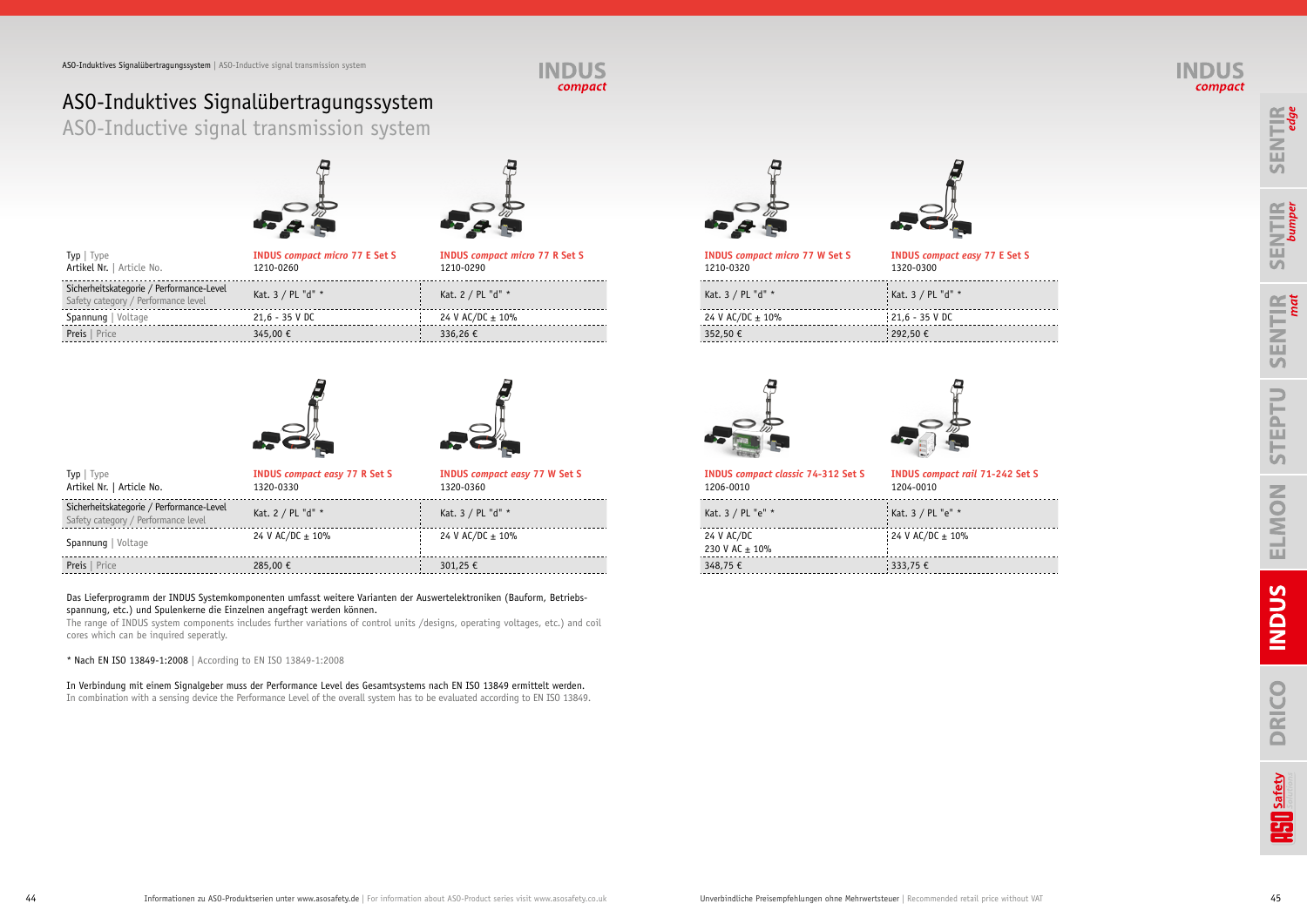





# ASO-Induktives Signalübertragungssystem ASO-Inductive signal transmission system







Auf Anfrage! | On request! . . . . . . . . . Preis | Price Auf Anfrage! | On request! Auf Anfrage! | On request! Auf Anfrage! | On request!

| <b>SPK 84</b><br>Auf Anfrage!   On request!                                                                                                                                                                                                                                                                                        |
|------------------------------------------------------------------------------------------------------------------------------------------------------------------------------------------------------------------------------------------------------------------------------------------------------------------------------------|
| Auf Anfrage!   On request!                                                                                                                                                                                                                                                                                                         |
| Auf Anfrage!   On request!                                                                                                                                                                                                                                                                                                         |
| $\mathbf{A}$ $\mathbf{A}$ $\mathbf{A}$ $\mathbf{A}$ $\mathbf{A}$ $\mathbf{A}$ $\mathbf{A}$ $\mathbf{A}$ $\mathbf{A}$ $\mathbf{A}$ $\mathbf{A}$ $\mathbf{A}$ $\mathbf{A}$ $\mathbf{A}$ $\mathbf{A}$ $\mathbf{A}$ $\mathbf{A}$ $\mathbf{A}$ $\mathbf{A}$ $\mathbf{A}$ $\mathbf{A}$ $\mathbf{A}$ $\mathbf{A}$ $\mathbf{A}$ $\mathbf{$ |

| Typ   Type<br>Artikel Nr.   Article No.                                         | <b>INDUS</b> vertical basic<br>Auf Anfrage!   On request! | INDUS micro 83-477<br>Auf Anfrage!   On request! | <b>SPK 84</b><br>Auf Anfrage!   On request! |
|---------------------------------------------------------------------------------|-----------------------------------------------------------|--------------------------------------------------|---------------------------------------------|
| Sicherheitskategorie / Performance-Level<br>Safety category / Performance level | Auf Anfrage!   On request!                                | Auf Anfrage!   On request!                       | Auf Anfrage!   On request!                  |
| Spannung   Voltage                                                              | 24 V AC/DC $\pm$ 10%                                      | 24 V AC/DC $\pm$ 10%                             | Auf Anfrage!   On request!                  |
| Ausstattung   Equipment                                                         | Auf Anfrage!   On request!                                | Auf Anfrage!   On request!                       | Auf Anfrage!   On request!                  |
| <b>Preis</b>   Price                                                            | Auf Anfrage!   On request!                                | Auf Anfrage!   On request!                       | Auf Anfrage!   On request!                  |
|                                                                                 |                                                           |                                                  |                                             |





| $\mathsf{Typ} \mid \mathsf{Type}$<br>Artikel Nr.   Article No.                  | ISB V1<br>Auf Anfrage!   On request! | SPE <sub>8</sub><br>Auf Anfrage!   On request! |
|---------------------------------------------------------------------------------|--------------------------------------|------------------------------------------------|
| Sicherheitskategorie / Performance-Level<br>Safety category / Performance level | Auf Anfrage!   On request!           | Auf Anfrage!   On request!                     |
| Spannung   Voltage                                                              | Auf Anfrage!   On request!           | Auf Anfrage!   On request!                     |
| Ausstattung   Equipment                                                         | Auf Anfrage!   On request!           | Auf Anfrage!   On request!                     |
| <b>Preis</b>   Price                                                            | Auf Anfrage!   On request!           | Auf Anfrage!   On request!                     |

### Das Lieferprogramm der INDUS Systemkomponenten umfasst weitere Varianten der Auswertelektroniken (Bauform, Betriebsspannung, etc.) und Spulenkerne die Einzelnen angefragt werden können.

The range of INDUS system components includes further variations of control units /designs, operating voltages, etc.) and coil cores which can be inquired seperatly.